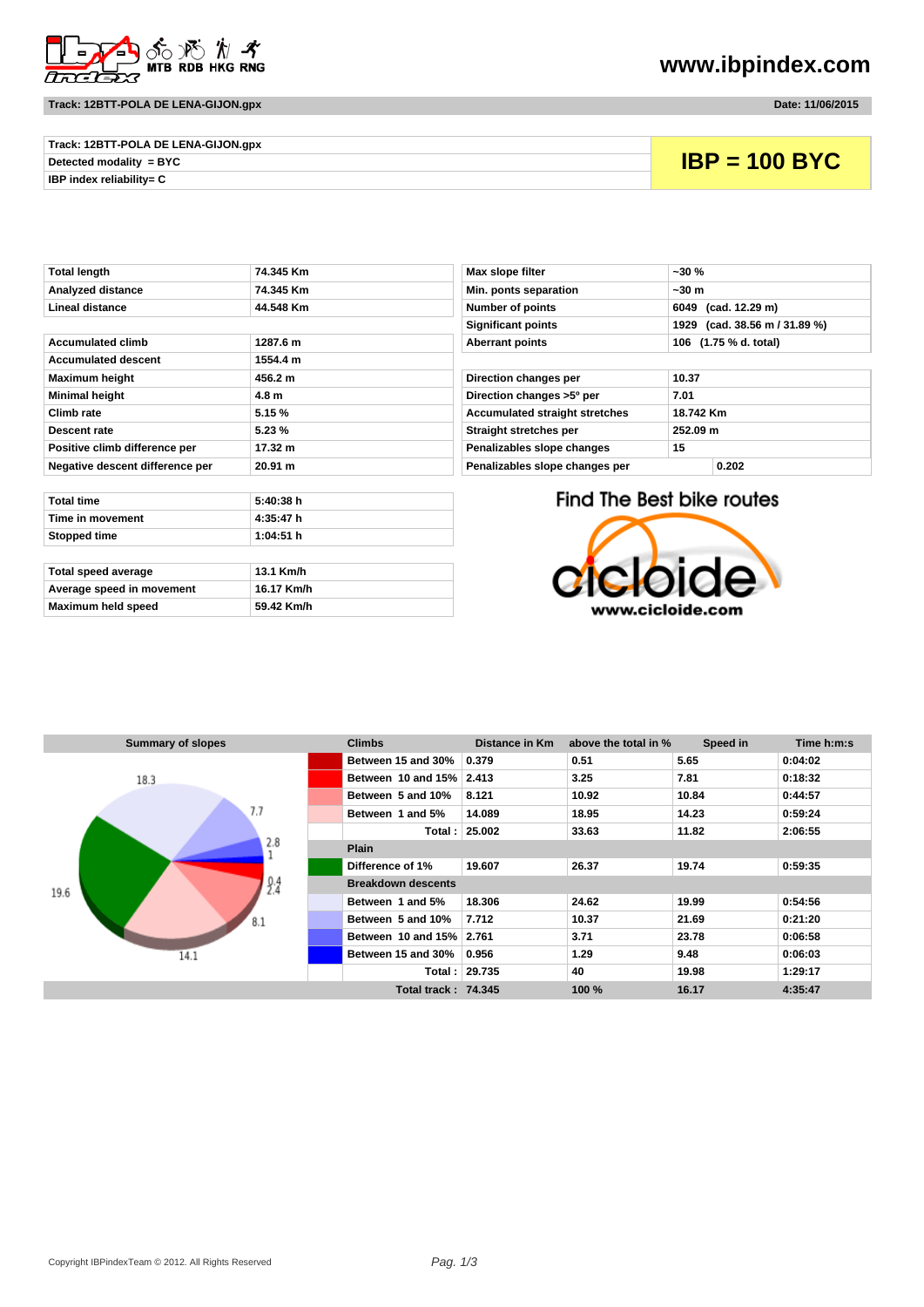

## **www.ibpindex.com**

**Track: 12BTT-POLA DE LENA-GIJON.gpx Date: 11/06/2015**

| Track: 12BTT-POLA DE LENA-GIJON.gpx |                 |
|-------------------------------------|-----------------|
| Detected modality = $BYC$           | $IBP = 100 BYC$ |
| IBP index reliability= C            |                 |



| High altitude parameters, data above |             |            |                  |          |              |                   |          |
|--------------------------------------|-------------|------------|------------------|----------|--------------|-------------------|----------|
| <b>Altitude</b>                      | Distance m  | % of total | Time in movement | Speed    | Stopped time | <b>Total time</b> | Speed    |
|                                      | Total: 0 Km | ---        | — h              | --- Km/h | $-h$         | $-1$              | $-$ Km/h |

| <b>Stops</b>    |                     |                 |                     |                        |                    |  |
|-----------------|---------------------|-----------------|---------------------|------------------------|--------------------|--|
| <b>Distance</b> | <b>Stopped time</b> | <b>Altitude</b> | <b>Elapsed time</b> | Last stop elapsed time | Last stop distance |  |
| 22.701          | 0:03:28             | 371             | 1:21:42             | 1:21:42                | 22.701             |  |
| 26.04           | 0:01:42             | 265             | 1:42:18             | 0:20:36                | 3.339              |  |
| 28.575          | 0:07:39             | 138             | 1:53:00             | 0:10:42                | 2.535              |  |